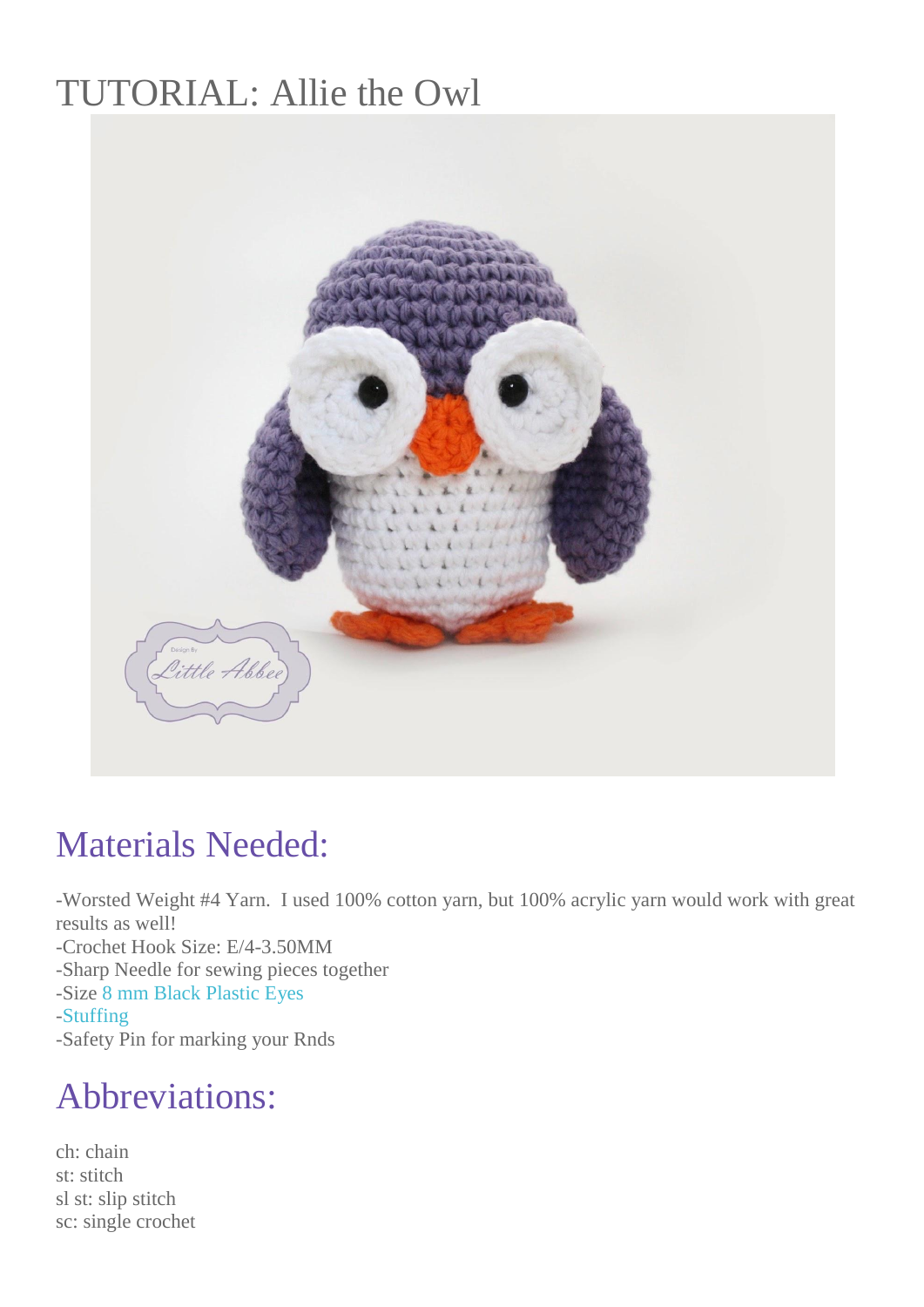hdc: half double crochet dc: double crochet trc: triple crochet tr: treble crochet dtr: double triple crochet yo: yarn over sp: space sk: skip fpdc: front post double crochet bpdc: back post double crochet sc2tog: single crochet two together (decrease) bl: back loop blo: back loop only

#### Notes:

The Owl's body and wings are all crocheted in the round without joining at the end of each round. Be sure to mark your rounds with a safety pin.

Gauge for E Hook: 4 sts in 5 rows  $= 1$ " (5 cm)

If your gauge is not right, go up or down a size crochet hook in order to get the right gauge. When I am crocheting stuffed animals, I tend to crochet a lot tighter than normal so that no stuffing shows through.

-Finished measurement of the Owl: 5" tall, 3" wide (at the widest part)

#### Eyes: (Be sure to make the eyes first) Make 2

With white yarn, make a [magic ring,](http://littleabbeepatterns.blogspot.com/2012/05/video-tutorial-how-to-make-magic-loop.html) ch 1;

Rnd 1: 6 sc in the ring, join with a sl st to the first sc (6 sc) Pull on the tail end to tighten up the ring.

Rnd 2: ch 1, 2 sc in each st around, join with a sl st to the first sc (12 sc)

Rnd 3: ch 1, (2 sc in the next st, sc in the next st) repeat around, join with a sl st to the first sc (18 sc)

Rnd 4: sl st in each st around, join with a sl st into the first sl st, fasten off (18 sl st)

# Head and Body:

With purple yarn, make a [magic ring,](http://littleabbeepatterns.blogspot.com/2012/05/video-tutorial-how-to-make-magic-loop.html) ch 1;

Rnd 1: 6 sc in the ring (6 sc) Pull on the tail end to tighten up the ring.

Put your safety pin or stitch marker in the first sc you made in rnd 1 and move it up as you go along to mark your rnds.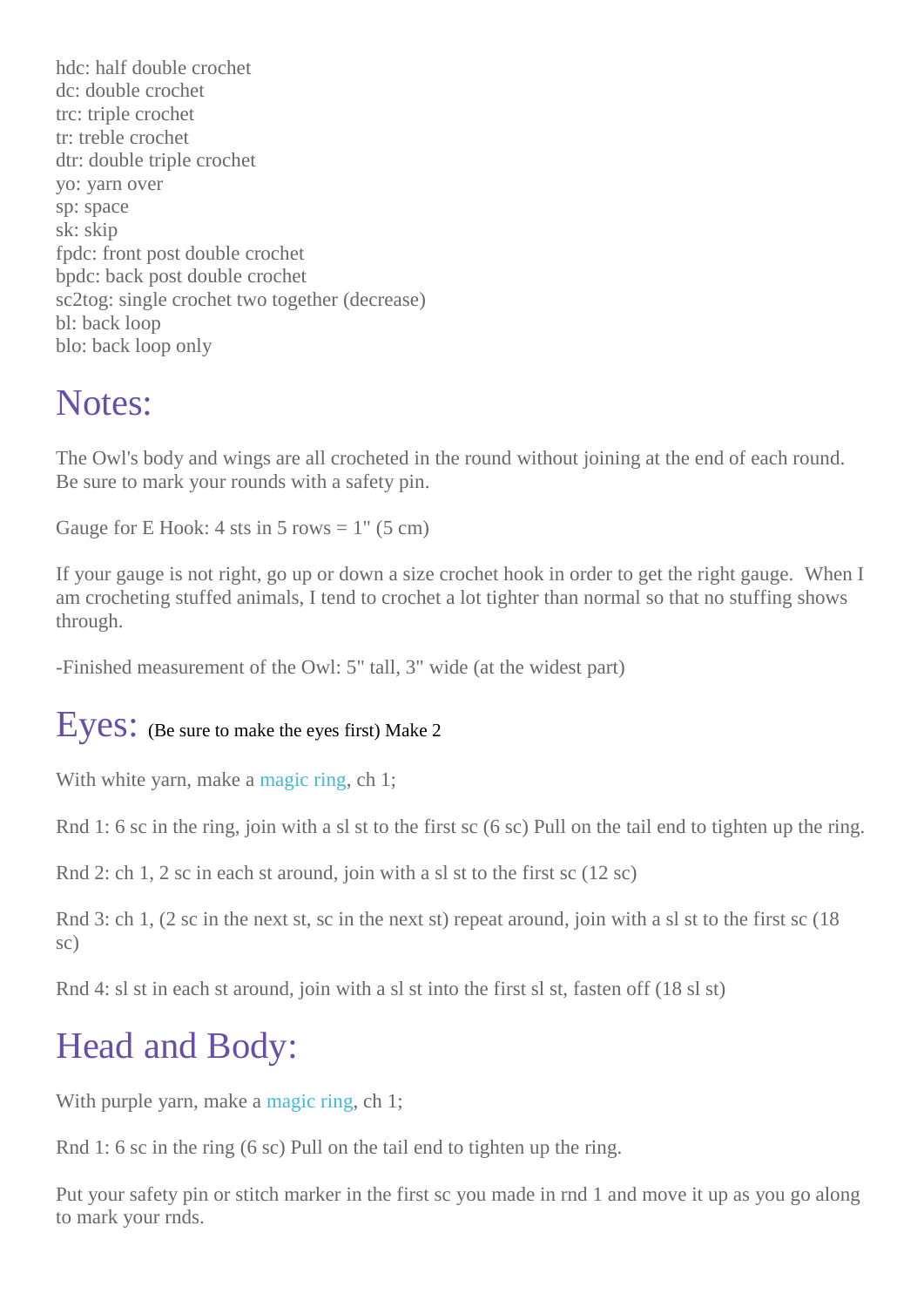Rnd 2: 2 sc in each st around (12 sc)

Rnd 3: (2 sc in the next st, sc in the next st) repeat around (18 sc)

Rnd 4: (2 sc in the next st, sc in the next 2 sts) repeat around (24 sc)

Rnd 5: (2 sc in the next st, sc in the next 3 sts) repeat around (30 sc)

Rnd 6: (2 sc in the next st, sc in the next 4 sts) repeat around (36 sc)

Rnd 7-11: sc in each st around (36 sc)

Change color to white

Rnd 12: sc in each st around (36 sc)

Rnd 13: (sc2tog, sc in the next 4 sts) repeat around (30 sc)

Insert the eyes. First, take the round white eye that you made and insert your plastic eye into the middle. Then insert in between rnds 11 and 12 about 1" apart.

Rnd 14-21: sc in each st around (30 sc)

Rnd 22: (sc2tog, sc in the next 3 sts) repeat around (24 sc)

Rnd 23: (sc2tog, sc in the next 2 sts) repeat around (18 sc)

Stuff the Body Firmly.

Rnd 24: (sc2tog, sc in the next st) repeat around (12 sc)

Rnd 25: (sc2tog) repeat around (6 sc) Fasten off, and close up the hole with the yarn end. Weave in your loose end.

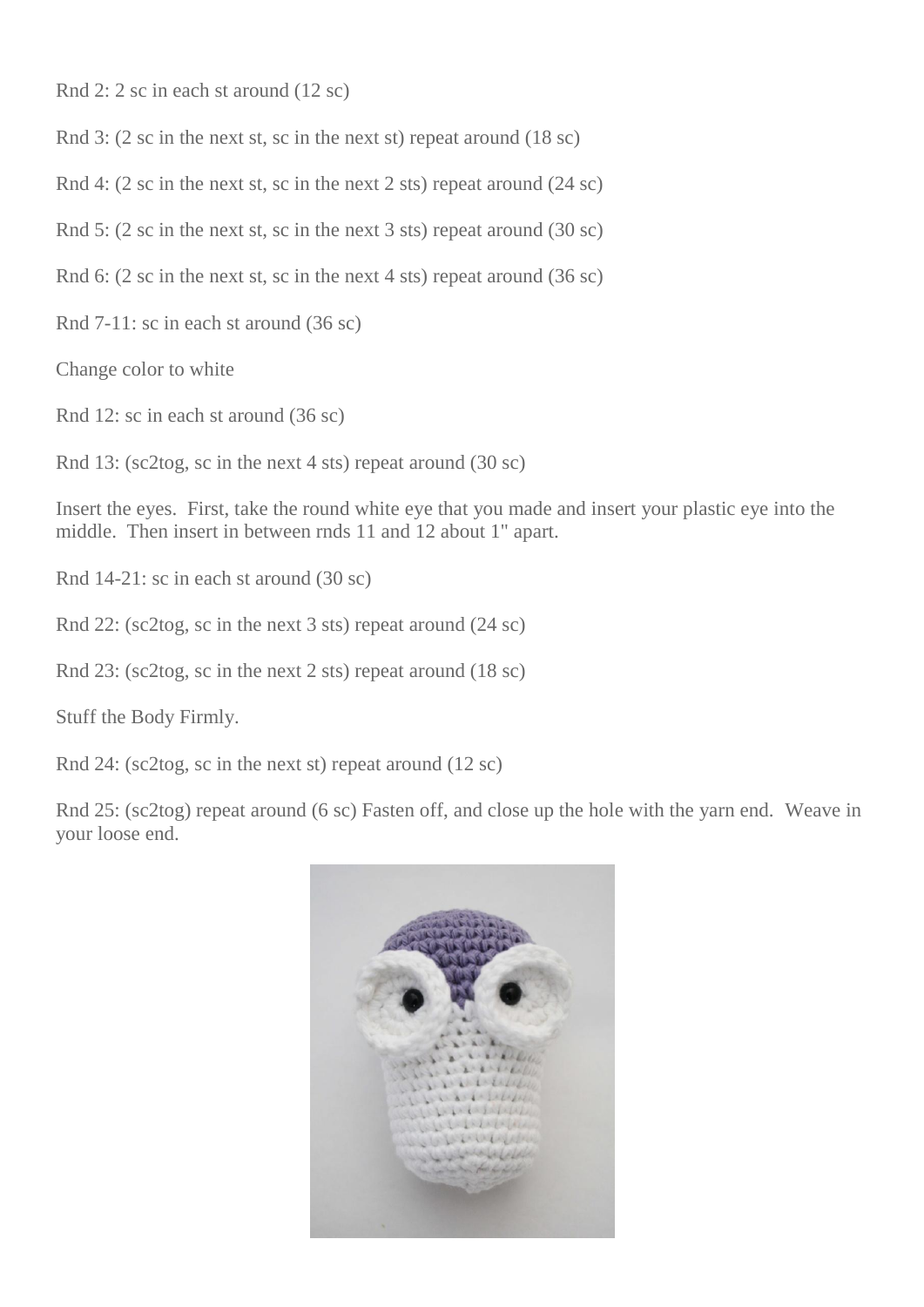#### Wings: (Make 2)

With purple yarn, make a [magic ring,](http://littleabbeepatterns.blogspot.com/2012/05/video-tutorial-how-to-make-magic-loop.html) ch 1;

Rnd 1: 6 sc in the ring (6 sc) Pull on the tail end to tighten up the ring.

Put your safety pin or stitch marker in the first sc you made in rnd 1 and move it up as you go along to mark your rnds.

Rnd 2: 2 sc in each st around (12 sc)

- Rnd 3: sc in each st around (12 sc)
- Rnd 4: (2 sc in the next st, sc in the next st) repeat around (18 sc)

Rnd 5-9: sc in each st around (18 sc)

- Rnd 10: (sc2tog, sc in the next st) repeat around (12 sc)
- Rnd 11: (sc2tog) repeat around (6 sc)

Fasten off, leaving a long tail to sew the wing to the body.



## Beak:

#### With orange yarn, make a [magic ring,](http://littleabbeepatterns.blogspot.com/2012/05/video-tutorial-how-to-make-magic-loop.html) ch 1;

Row 1: sc in the ring 5 times (5 sc) pull on the tail end to tighten up the ring.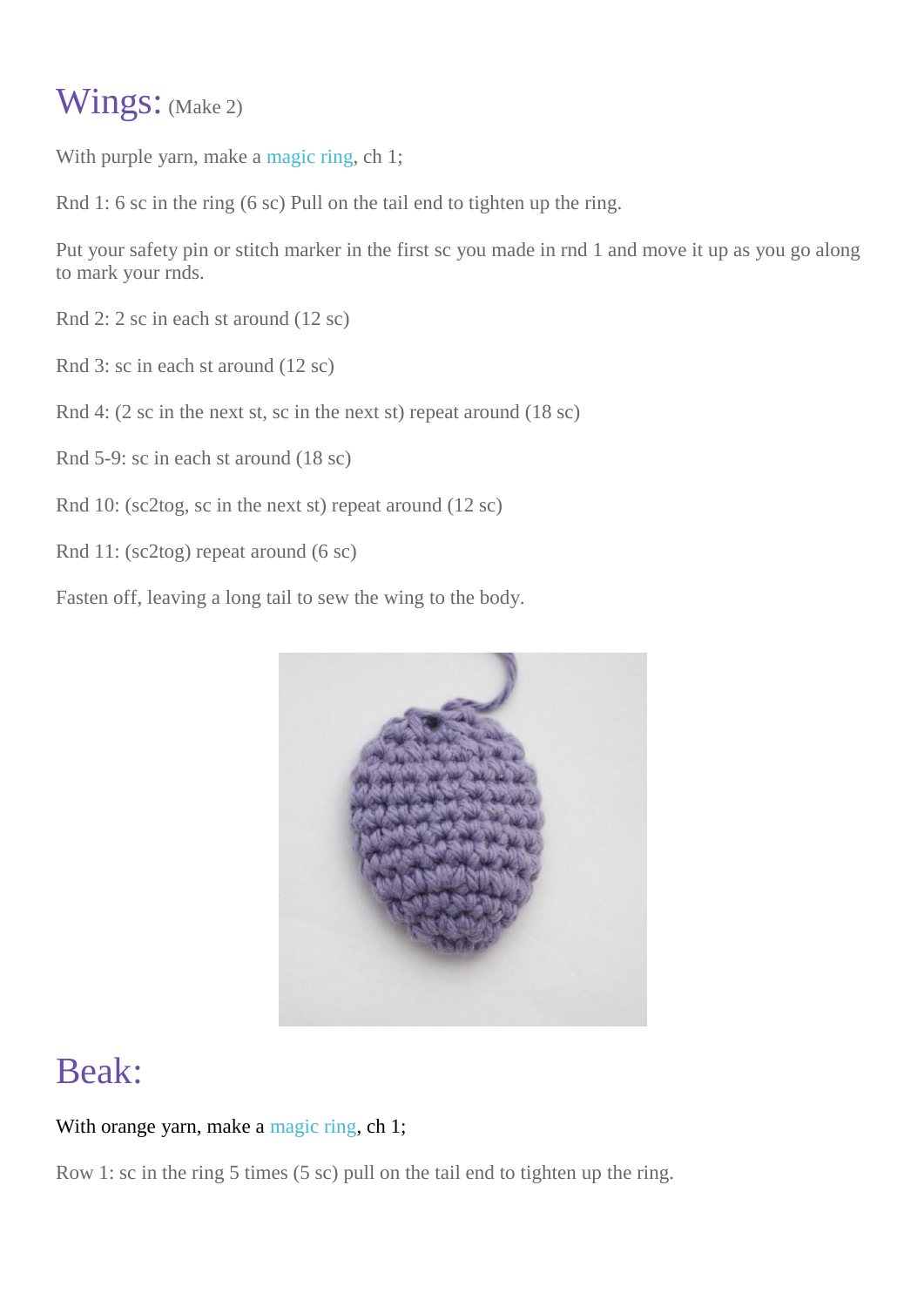Row 2: ch 1, turn, sl st in the next 2 sts, (sc, ch 1, sc) in the next st, sl st in the last 2 sts, fasten off, leaving a long tail to sew the beak to the head.



#### Feet: (make 2)

With orange yarn, make a [magic ring,](http://littleabbeepatterns.blogspot.com/2012/05/video-tutorial-how-to-make-magic-loop.html) ch 1;

Row 1: sc in the ring 5 times (5 sc) pull on the tail end to tighten up the ring.

Row 2: ch 2, dc in the same st, ch 2, sl st in the same st, (sl st in the next st, ch 2, dc in the same st, ch 2, sl st in the same st) repeat once more, fasten off leaving a long tail to sew the foot to the body.



## Finishing:

Sew beak in between the eyes using a sharp needle. Sew the wings to the body, and the feet to the body. You can use the picture below as your guide. Weave in your loose ends and you are done!

This pattern is copyrighted and may not be copied. Please see my [terms of use.](http://littleabbeepatterns.blogspot.com/p/policies.html)